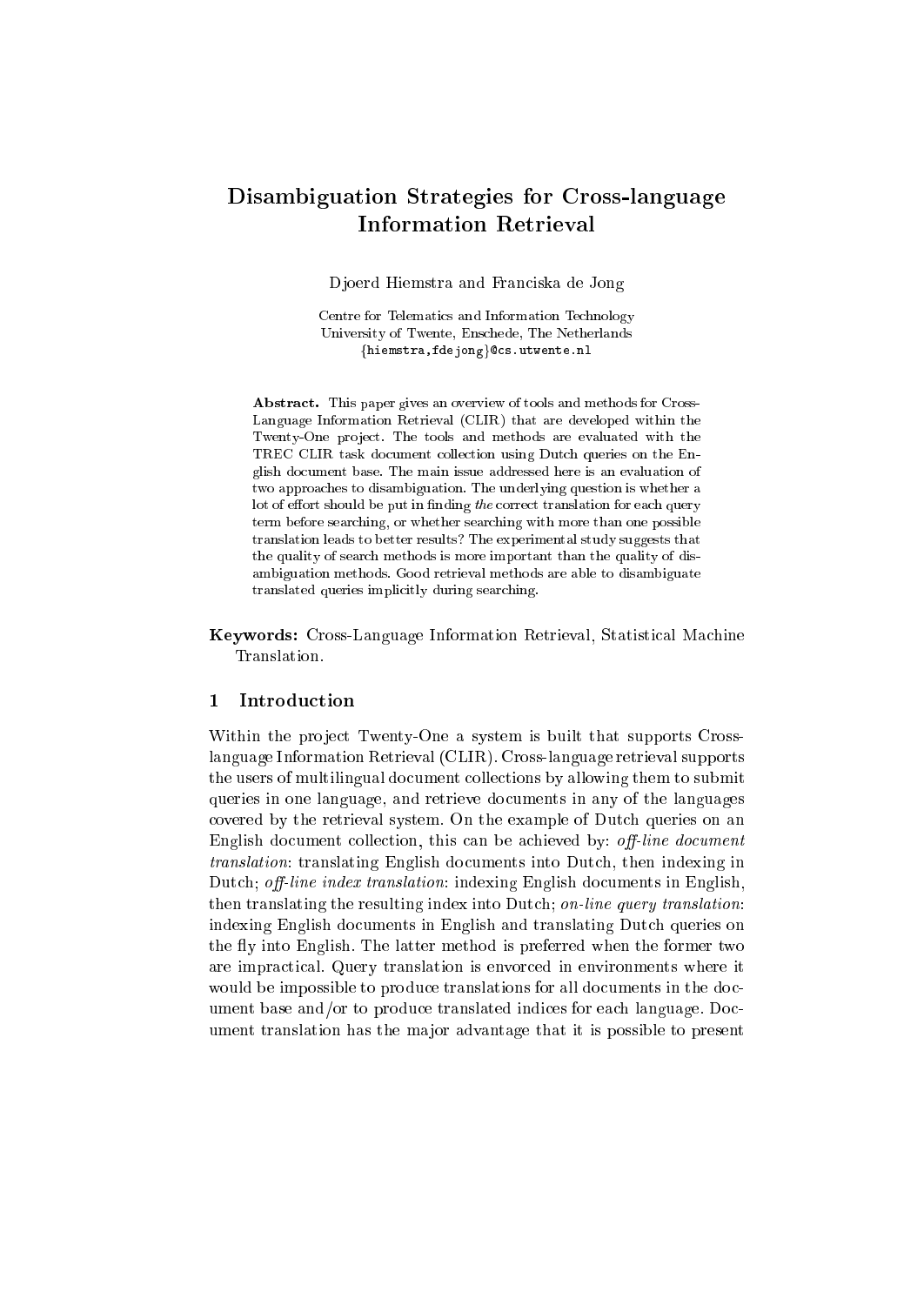the user a high quality preview of the retrieved do
uments. Translating documents after they are retrieved, as offered by some web search engines, does not suffice because it does not help the users to identify material that they might want to have translated. Sin
e it presupposes that the user has already found the relevant document in its original foreign language, it fails to support exa
tly that part of a sear
h in a multilingual environment which is the most difficult one: to formulate a query which will then take the user to the foreign language document of interest.

The Twenty-One project has a clear target domain. It focuses on disclosing literature on sustainable development in four languages: Dutch, English, French and German. The project also has a strong focus on the disclosure of paper documents which have to be scanned and converted to an ele
troni
al format by opti
al hara
ter re
ognition software. A third fo
us is on natural language pro
essing in the four supported languages. At indexing time noun phrases are re
ognised and used as omplex index terms. As the Twenty-One domain is limited and as heavy prepro
essing and storage of scanned documents has to be reckoned with anyhow, this is a classic case for the document translation approach. The Twenty-One system uses sophisticated translation software for the disambiguation of index terms in ontext. If a word has more than one possible translation it is called ambiguous, e.g. the English word *plant* has two possible French translations plante for the sense of 'vegetation' and usine for the sense of 'fa
tory'. The term disambiguation is used in two ways in this paper. Disambiguation refers to the process of choosing the best translation. However, disambiguation might also refer to the estimation of probabilities for ea
h possible translation. The disambiguation pro
ess might for instan
e assign a probability of 0.8 to plante and 0.2 to usine. The probabilities an be used to identify the most probable translation, but, if the query translation approach is taken, they might also be used during retrieval to weight ea
h possible translation. Currently disambiguation in Twenty-One an be pursued in four ways:

- { using existing ma
hine translation software (LOGOS)
- selection of the preferred translation from a machine readable dictionary (Van Dale)
- $-$  the use of domain specific dictionaries that are automatically generated on the basis of statisti
ally pro
essed parallel orpora (suited for specific applications only)

Tuwenty-One was the first on-line text retrieval system supporting CLIR in Europe: http://twentyone.tpd.tno.nl/21demomooi/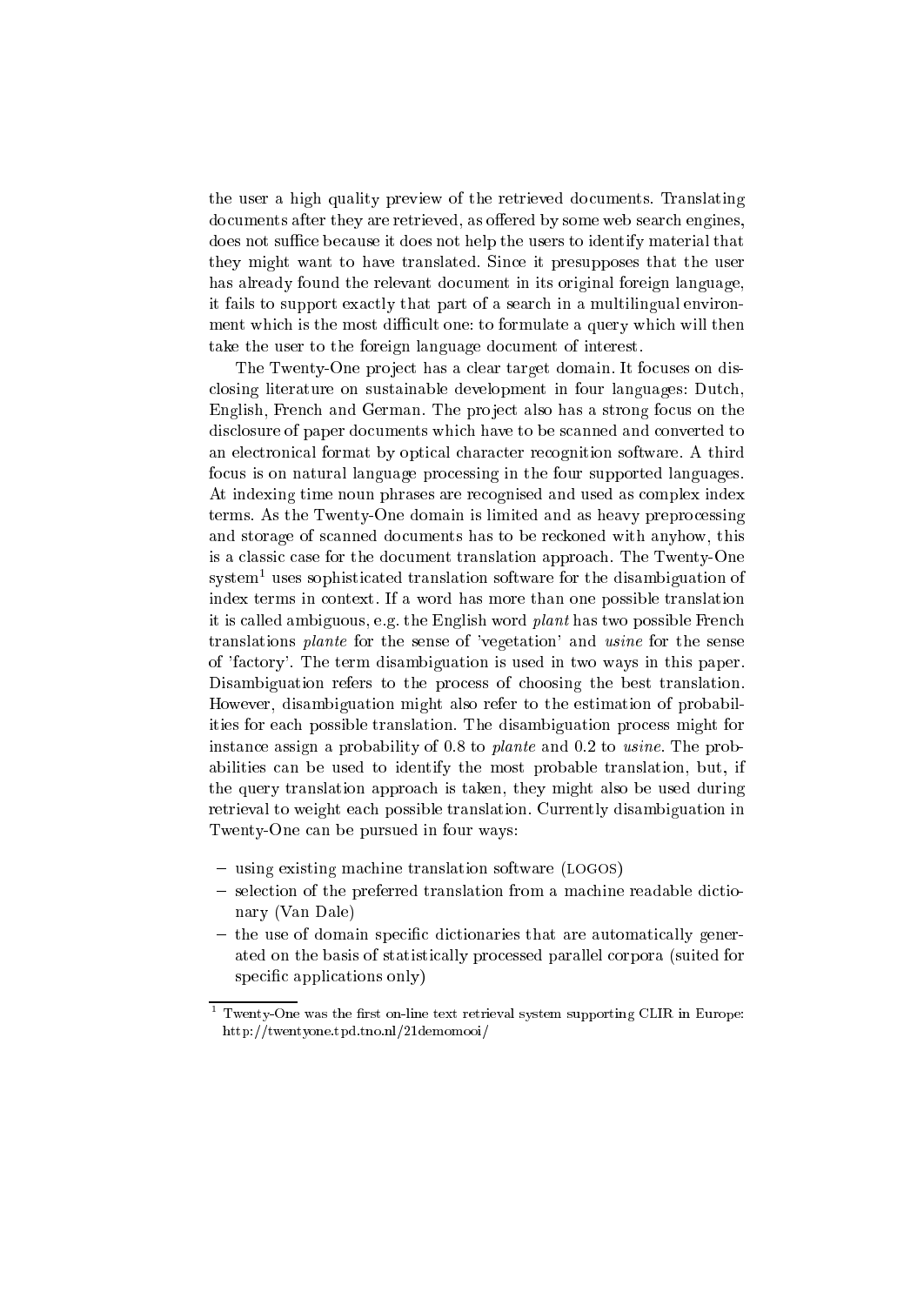$\overline{a}$  disambiguation on the basis of the frequency of noun phrases in the document collection

In this paper the different disambiguation strategies of the Twenty-One system will be evaluated. The paper addresses the question whi
h strategy results in the best retrieval performan
e, but it also addresses the question if disambiguation is ne
essary at all. New probabilisti retrieval te
hniques that are developed at the University of Twente are able to disambiguate translated queries implicitly during searching.

This paper is organised as follows. Section 2 explores possibilities for the comparison of the "document translation" approach with the "query" translation" approa
h. Se
tion 3 introdu
es three basi methods for query translation. Section 4 addresses heuristics and statistics for disambiguation if the query translation approach to cross-language retrieval is followed. Se
tion 5 dis
usses the setup of our experiments and experimental results. Finally, section 6 contains concluding remarks. Technical details of the probabilistic retrieval model can be found in the appendix of this paper.

## 2 Empirically comparing document translation with query translation

In the introdu
tion three important advantages of do
ument translation were mentioned. Firstly, it can be done off-line. Secondly, if a classical ma
hine translation is used, it is possible to present the user a high quality preview of a document. Thirdly, there is more context available for lexical disambiguation which might lead to better retrieval performance in terms of precision and recall. For several types of applications, the first and second advantage may be a good reason to choose for document translation. The third advantage seems quite plausible and was hypothesised in a number of early publications on cross-language retrieval, e.g. Oard and Dorr [16], Hull and Grefenstette [10] and Kraaij [11].

Does the document translation approach to cross-language retrieval using classical machine translation *really* lead to better retrieval performance than the query translation approach using a machine readable dictionary? A recent experimental study by Oard  $[15]$  suggests it does. However, for a number of reasons it is very difficult to answer this question on the basis of empirical evidence. A first problem is that in the query

the precision is the fraction of the retrieved documents that is actually relevant and recall is the fraction of the relevant documents that is actually retrieved.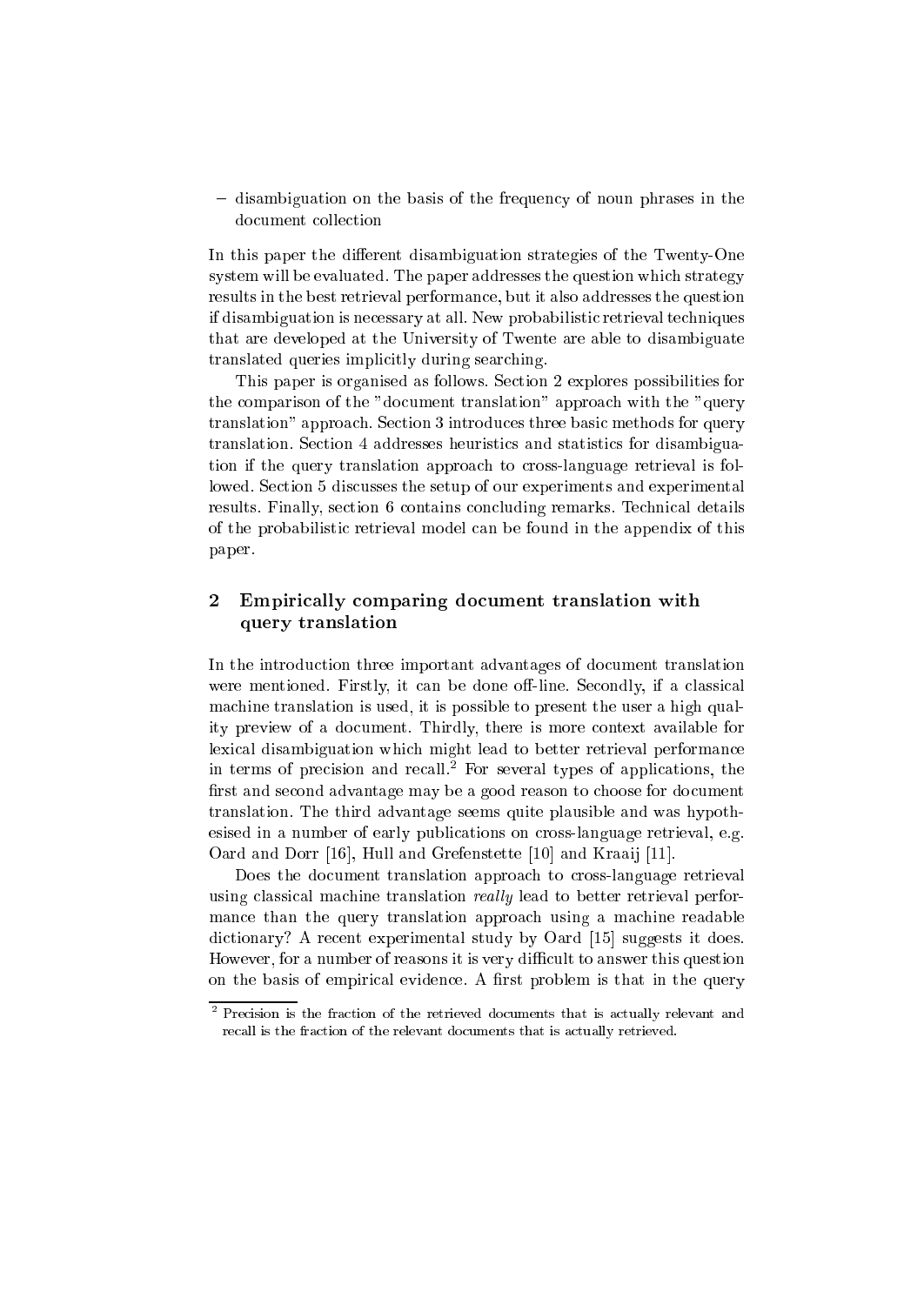translation approa
h, sear
hing is done in the language of the do
uments while in the document translation approach searching is done in the language of the query. But it is a well known fa
t that information retrieval is not equally difficult for each language. A second problem is that, for a sound answer to the question, we need a machine translation system and a machine readable dictionary that have exactly the same lexical coverage. If the ma
hine translation system misses vital translations that the ma chine readable dictionary does list, we end up comparing the coverage of the respective translation lexicons instead of the two approaches to crosslanguage retrieval. Within the Twenty-One project we have a third, more pra
ti
al, problem that prevents us from evaluating the usefulness of the used translation system (LOGOS) against the usefulness of the ma
hine readable dictionaries available within the project (Van Dale). The Van Dale di
tionaries are entirely based on Dut
h head words, but translation from and to Dutch is not supported by LOGOS. These considerations urge us to rephrase the the issue into a more manageable question.

A first, manageable, step in comparing document translation with query translation might be the following. What is, given a translation lexi
on, the best approa
h for query translation: using one translation for ea
h query term (i.e. expli
it disambiguation) or using all possible translations? Picking one translation is a necessary condition of the document translation approach. For query translation we can either use one translation for sear
hing, or more than one. The question one or more translations also reflects the classical precision / recall dilemma in information retrieval: picking one specific translation of each query term is a good strategy to a
hieve high pre
ision; using all possible translations of each query term is a good strategy to achieve high recall.

### 3 Methods for query translation

As said in the previous se
tion one of the issues dealt with in this paper is omparing ross-language information retrieval using one translation per query term with retrieval using more than one translation per query term. We will report the results of retrieval experiments using the Dutch queries on the English TREC cross-language task collection. A Dutch query will be referred to as the sour
e language query; the English query will be referred to as the translated query. The experiments can be divided into three ategories:

1. query translation using one translation per sour
e language query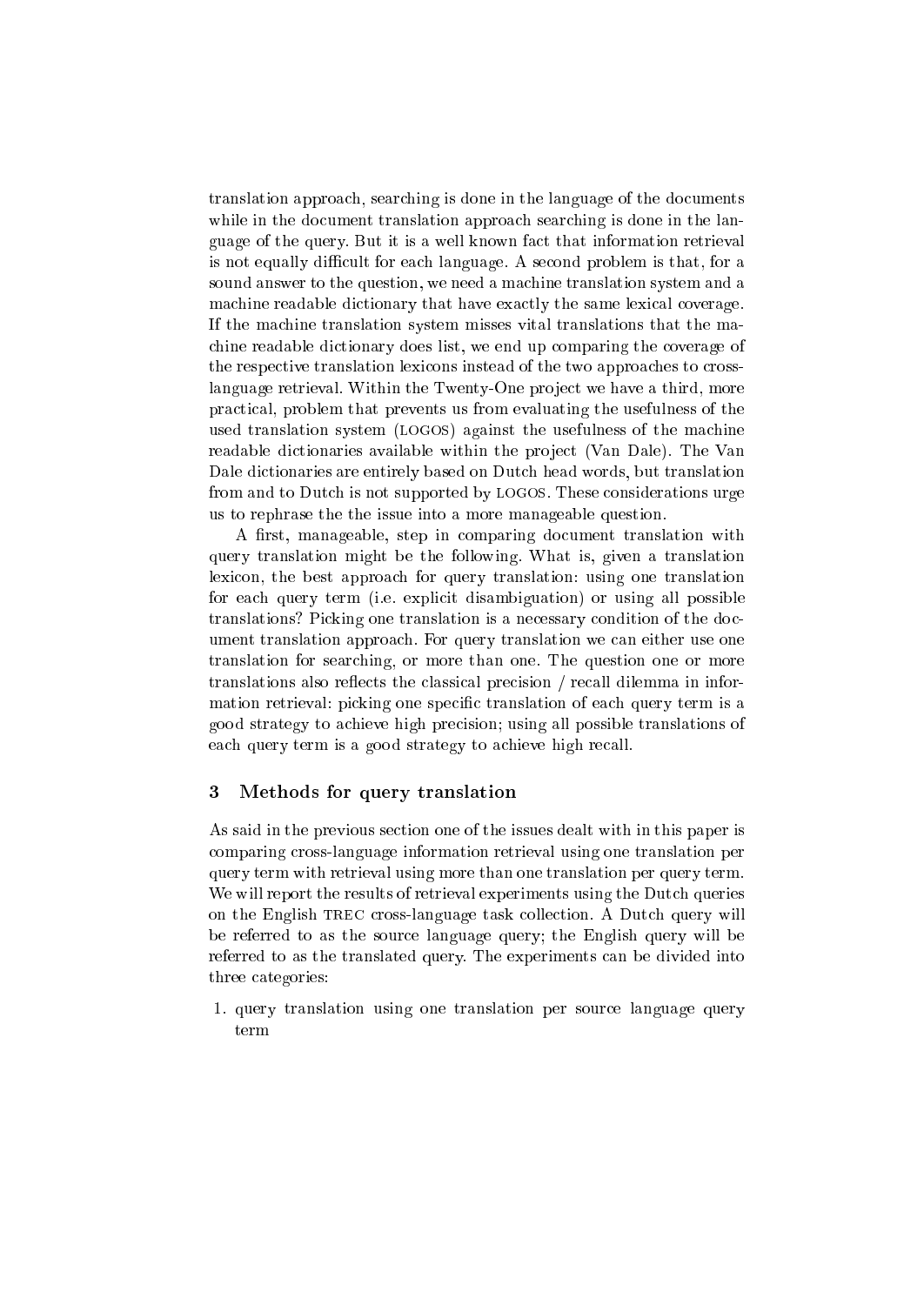- 2. query translation using unstructured queries of all possible translations per sour
e language query term
- 3. query translation using structured queries of all possible translations per sour
e language query term

### 3.1 Using one translation per query term

If only one translation per query term is used for sear
hing, the translation pro
ess must have some kind of expli
it disambiguation pro
edure. This procedure might be based on an existing machine translation system. or alternatively, on statistical techniques or heuristics. After disambiguation, the translated query can be treated the way a query is normally treated in a monolingual setting. A 'normal' monolingual setting in this ontext is retrieval on the basis of a statisti
al 'bag-of-words' model like e.g. the vector space model  $[20]$  or the classical probabilistic model  $[18]$ . The unstructured queries mentioned in the next section will also refer to the use of a bag-of-words model. Instead of the vector space model or the classical probabilistic model we will use a new model, called the linguisti
ally motivated probabilisti model of information retrieval, whi
h is des
ribed in the appendix of this paper.

Figure 1 gives an example of an English query  $\{third, world\}$  that is used to search a French collection. Although both *third* and *world* might have more than one possible translation, the system has to pick one of them.



Fig. 1. using one translation per query term

In section 4 a number of heuristics and statistics for disambiguation will be explored. As explained in section 2 we will not be able to actually use machine translation for disambiguation. It is however possible to define an upper bound on what is possible with the one-translation approa
h by asking a human expert to manually disambiguate the output of the ma
hine readable di
tionary. We hypothesise that query translation using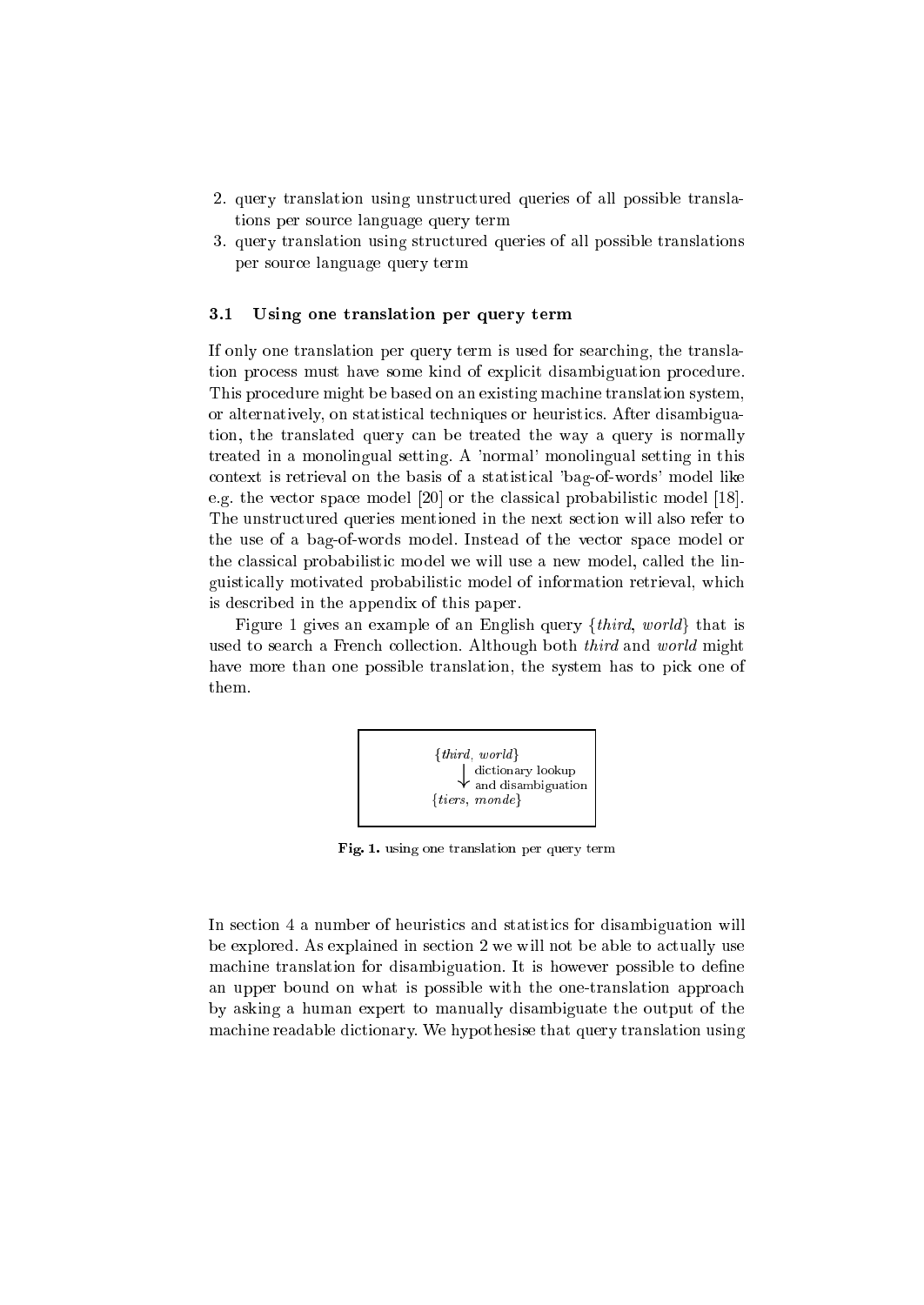a machine translation system with the same lexical coverage as the machine readable dictionary will not result in better retrieval performance than query translation using the manually disambiguated output of the same dictionary.

### 3.2 Using unstru
tured queries

If more than one translation per sour
e language query term is used for sear
hing we might still treat the translated query as a bag-of-words. As we will see in section 5 the way of weighting the possible translations is crucial for unstructured queries. In particular it is important to normalise the possible translations in such a way that for each source language query term the weights of possible translations sum up to one. Not using normalisation will make sour
e language query terms with a lot of possible translations unintentionally more important than sour
e language query terms that have less possible translations.

Figure 2 again gives the example of an English query  $\{third, world\}$ that is used to sear
h a Fren
h olle
tion. It is assumed that the English term third has two possible Fren
h translations: tiers and troisieme and that the English term world has three possible translations: monde, mondial and the terre. Instead of selection we might use all the selection we might use all the selection we m possible translation to search the document collection.



Fig. 2. translation using an unstructured query

The result of figure 2 could be used directly for searching the French collection (see  $\mathbf{run2a}$  in section 5), but this would make the term *world* in the sour
e language query more important (be
ause it has more possible translations) than the word third. Normalisation of the possible translations might therefore be used to make the contribution of *third* as high as the contribution of *world*. In this case the possible translations of *third* are reweighted to 0.5 and the possible translations of world to 0.33 (see run2c in section 5). If one of the possible translations of one source language query term is more probable than the other(s), this possible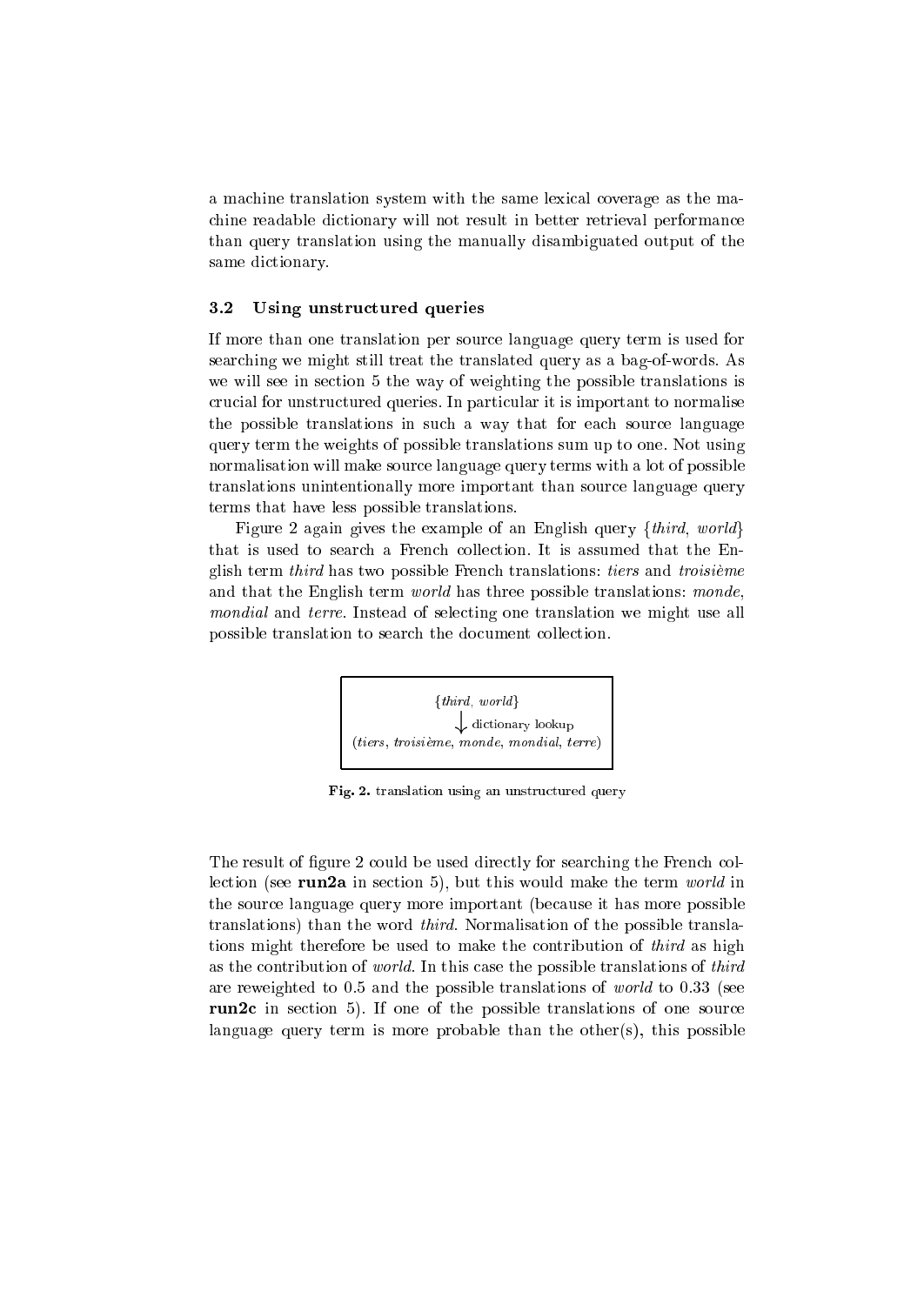translation might be weighted higher than the other(s) while keeping the normalisation in ta
t.

### 3.3 Using stru
tured queries

If all possible translations are treated as one bag-of-words we ignore the fact that a document containing one possible translation of each source language query term is more likely to be relevant than a document containing all possible translations of only one sour
e language query term. The boolean model or weighted boolean models (see e.g. [20]) can be used to retrieve only those documents that contain a translation of all or most of the source language query terms [9]. Disjunction can be used to combine possible translations of one source language query term. Conjunction can be used in a way that the translated query reflects the formulation of the sour
e language query.



Fig. 3. translation using a structured query

Figure 3 again gives the example of an English query  $\{third, world\}$  on a French document collection. The structured query reflects the possible translations of the sour
e language query terms in an intuitive way. The structured query weighting algorithm implicitly normalises the possible translations in a disjunction. Explicit normalisation as done for unstructured queries is no longer necessary. Structured queries are generated automati
ally by the translation module and may take the probabilities of possible translations into account. Technical details of the algorithm an be found in the appendix.

#### $\overline{4}$ Heuristics and statistics for disambiguation

This se
tion lists a number of information resour
es that an be used to identify the proper translation or proper translations of a query term. The section briefly describes information that is explicitly or implicitly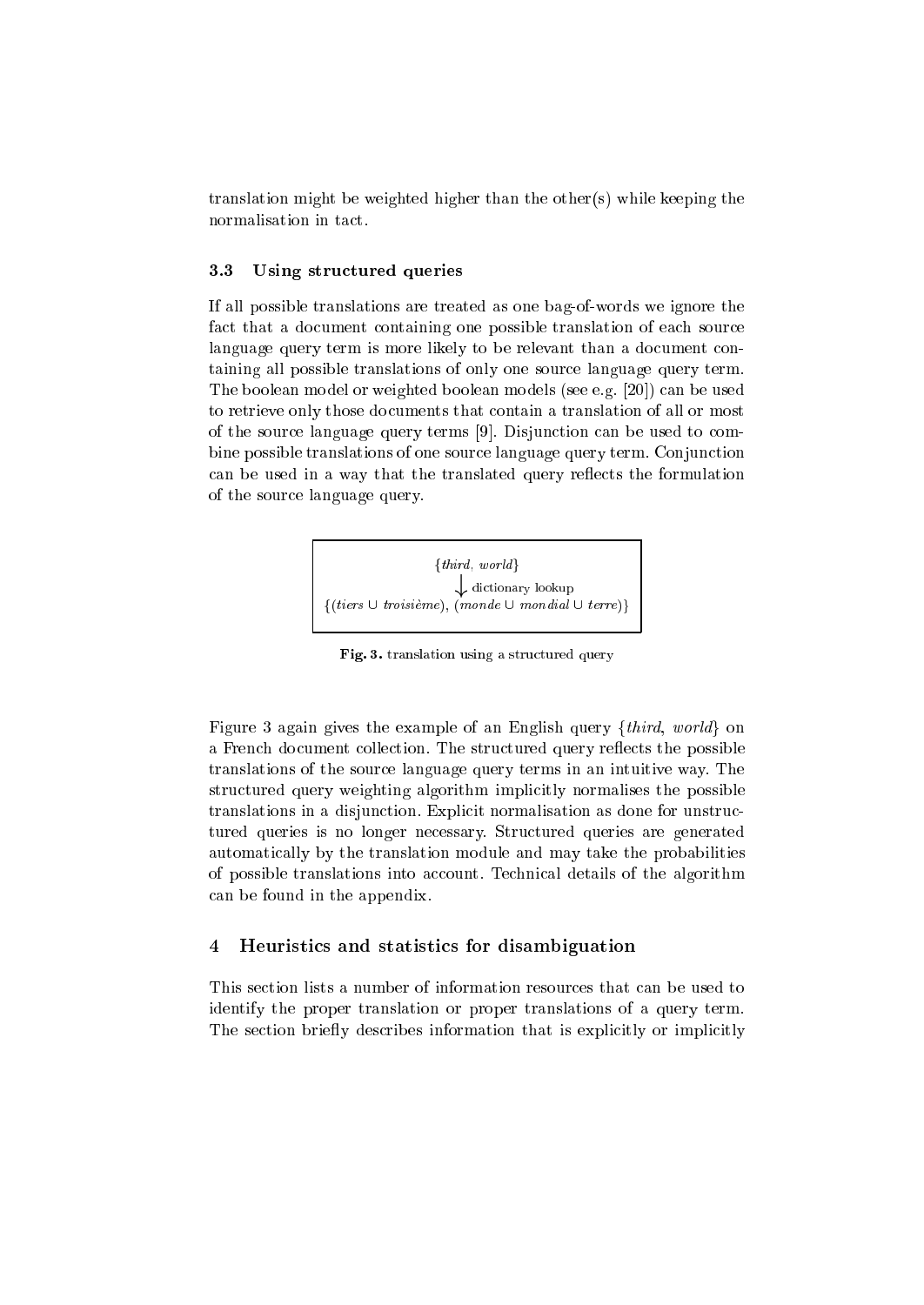in the di
tionary and information from other sour
es like parallel orpora and the document collection itself.

#### $4.1$ Dictionary preferred translation

The VLIS lexical database of Van Dale Lexicography list for each entry explicitly one *preferred* translation which is considered the most commonly used one. Repla
ing ea
h query term with the preferred translation is a simple, but possibly effective, approach to cross-language retrieval.

### 4.2 Pseudo frequen
ies

The Van Dale database ontains also expli
it information on the sense of possible translations. Some Dut
h head words arry over to the same English translation for different senses. For example the Dutch head word *jeugd* may be translated to *youth* in three senses: the sense of 'characteristi ', 'time-frame' and 'person'. The 'person' sense has a synonym translation: youngster. As youth occurs in the dictionary under three senses and youngster under one sense, we assign youth a weight that is three times as high as the weight for youngster. The assumption made by weighting translations is that the number of occurrences in the dictionary may serve as rough estimates of actual frequencies in parallel corpora. In other words: the number of occurrences in the dictionary serve as *pseudo fre*quencies. Ideally, if the domain is limited and parallel corpora on the domain are available, weights should be estimated from a
tual data as des
ribed in se
tion 4.3.

#### Frequencies from parallel corpora 4.3

The Twenty-One system contains documents on the domain of sustainable development. Translation in Twenty-One is done using a general purpose di
tionary (Van Dale) and a general purpose MT-system (LO-GOS), but these resources are not very well suited for domain-specific jargon. Domain-specific jargon and its translations are implicitly available in parallel orpora on sustainable development. Translation pairs an be derived from parallel corpora using statistical co-occurrence by so-called word alignment algorithms. Within the Twenty-One project word alignment algorithms were developed that do the job in a fast and reliable way [6]. Domain specific translation lexicons were derived from Agenda 21, a UN-document on sustainable development that is available in most of the European languages in
luding Dut
h and English.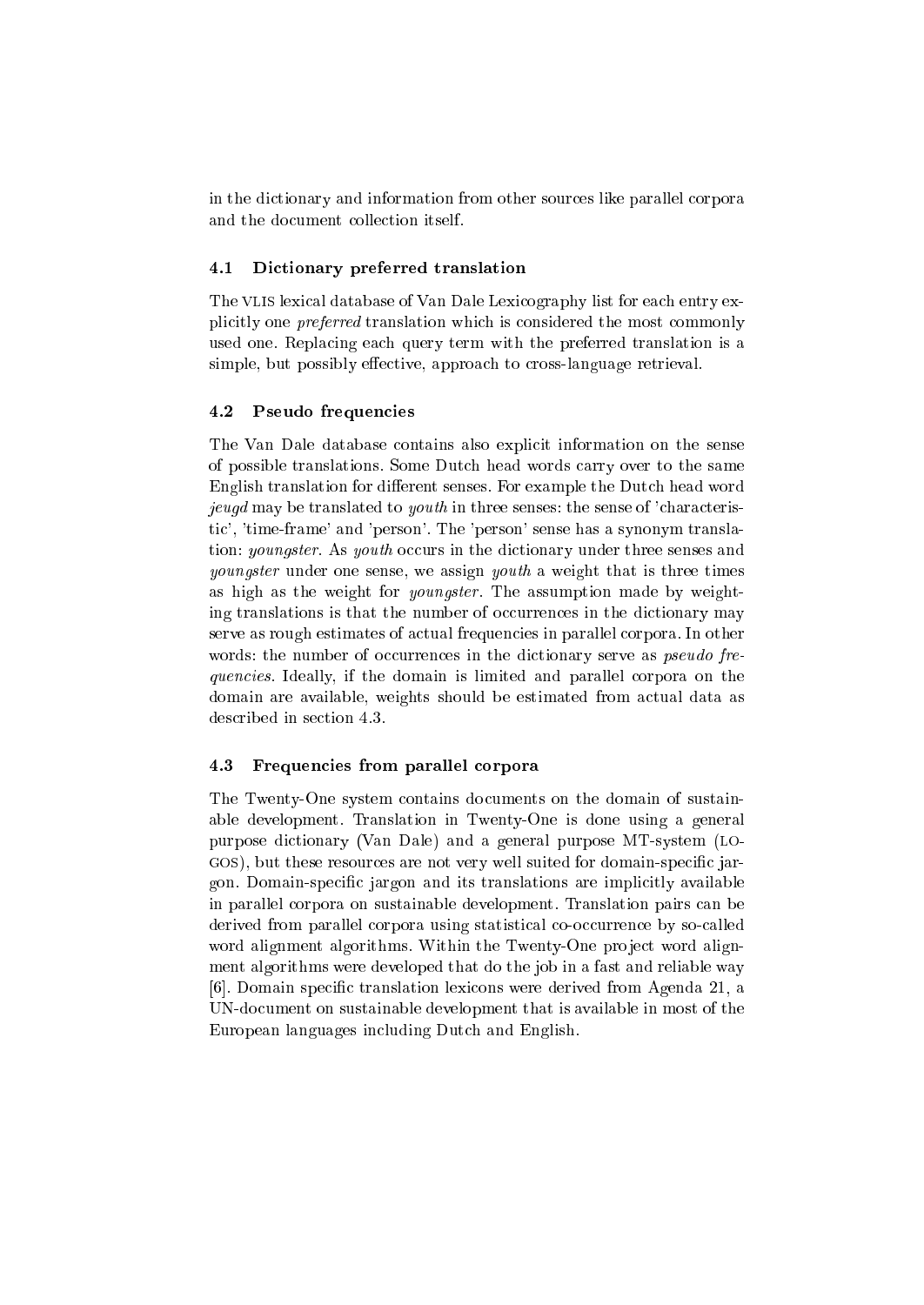For the experiment we merged the automatically derived dictionary with the Van Dale dictionary in the following way. For each entry, we added the pseudo frequencies and the real frequencies of the possible translations. Pseudo frequencies are usually not higher than four or five, but the real frequencies in the parallel corpus may be more than a thousand for frequent translation pairs. Adding pseudo frequen
ies and real frequencies has the effect that for possible translations that are frequent in the orpus the real frequen
ies will be important, but for translations that are infrequent or missing the pseudo frequencies will be important.

Translation pairs that have a frequency of one or two in the parallel orpus may-be erroneously derived by the word alignment algorithm. If, however, such an infrequent translation pair is also listed in the machine readable dictionary, then the pair was probably correct. Therefore we added a bonus frequen
y of three to ea
h possible translation that is both in the orpus and in Van Dale.

### 4.4 Context for disambiguation

The techniques introduced so far do not resemble techniques that are actually used in ma
hine translation systems. Traditionally, disambiguation in machine translation systems is based on (syntactic) context of words. In this section a statistical algorithm is introduced that uses context of the original query words to find the best translation. The algorithm uses candidate noun phrases extracted from the document base to disambiguate the from the query. Noun phrases were extracted using the standard tools as used in the Twenty-One system: the Xerox morphologi
al tools and the TNO parser. The noun phrases were sorted and then ounted, resulting in a list of unique phrases with frequency of occurrence.

The introdu
tion of noun phrases (or any multi-word expression) in the translation pro
ess leads to two types of ambiguity: sense ambiguity and structural ambiguity. Figure 4 gives an example of the French translation chart of the English noun phrase third world war. Each word in this noun phrase can have several translations that are displayed in the bottom cells of the chart, the so-called sense ambiguity. According to a list of Fren
h noun phrases there may be two andidate multi-word translations: tiers monde for the English noun phrase third world and guerre mondiale for *world war*. These candidate translations are displayed in the upper ells of the hart. Be
ause the internal stru
ture of noun phrases was not available for the translation process, we can translate a full noun phrase by decomposing it in several ways. For example *third world war* can be split up in the separate translation of either *third world* and war or in the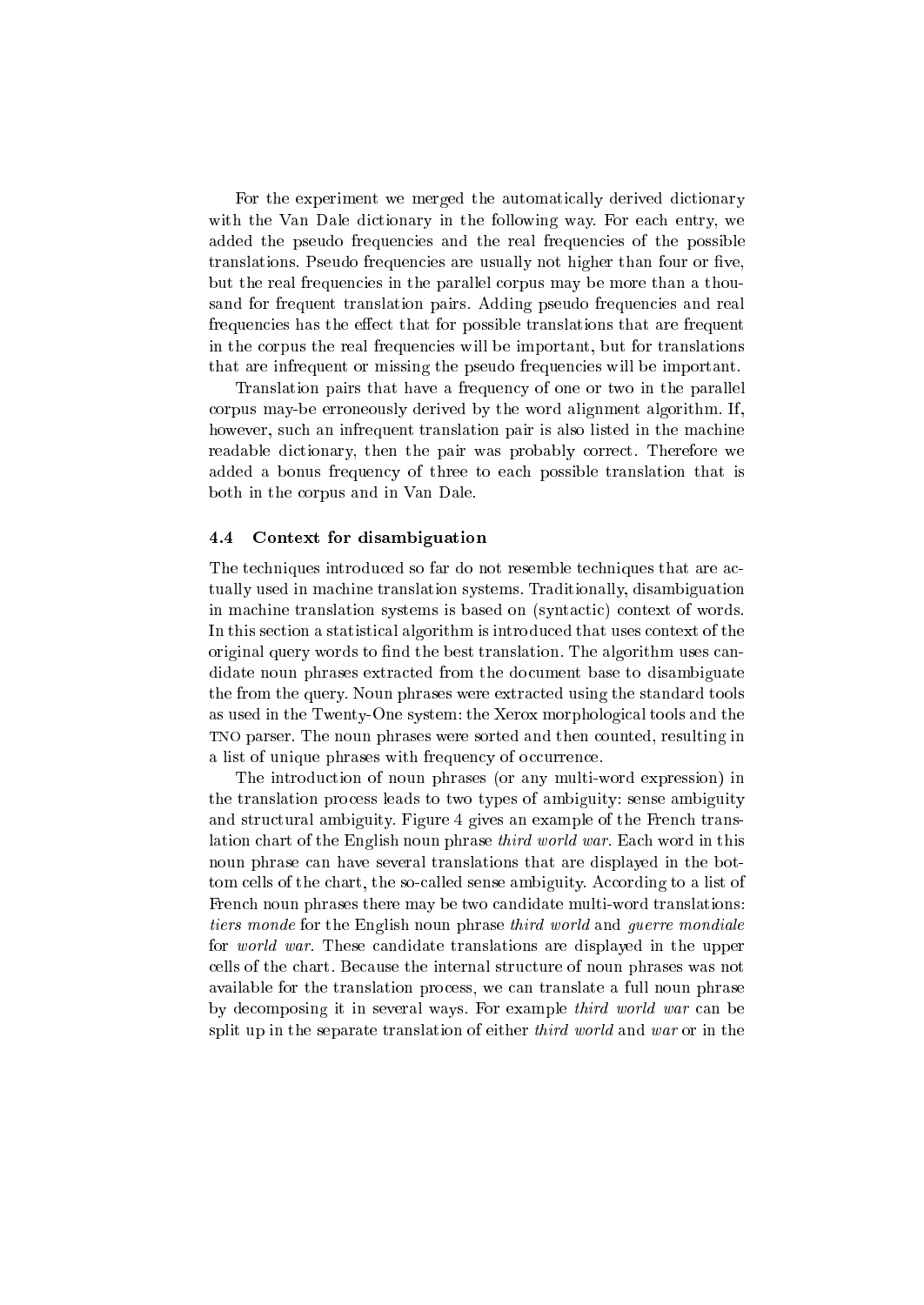

Fig. 4. translation hart of third world war

separate translation of *third* and *world war*. The most probable decomposition an be found using te
hniques developed for sto
hasti grammars  $($ see e.g.  $[2]$ ). The probabilities of the parse trees can be mapped into probabilities, or weights, of possible translations. A more detailed description of the algorithm can be found in  $[12]$ .

### 4.5 Manual disambiguation

The manual disambiguation of the dictionary output was done by a qualified interpreter which also was a native speaker of English. She had access to the Dutch version of the topics and to the English dictionary output onsisting of a number of possible translations per sour
e language (Dut
h) query word. For ea
h Dut
h word, one of the possible English translations had to be hosen, even if the orre
t translation was not one

#### $4.6$ Other information

In the experiments described in this paper we ignored one important source of information: the multi-word entries in the Van Dale dictionaries. Multi-word expressions like for instance *world war* are explicitly listed in the di
tionary. For the experiments des
ribed in this paper we only used word-by-word translations using the single word entries.

### $\overline{5}$ 5 Experimental setup and results

In section 3 we identified three methods for query translation: using one translation per query term, using a unstructured query of all translations per source language query term and using a structured query of all translations per sour
e language query term. Ea
h method is assigned a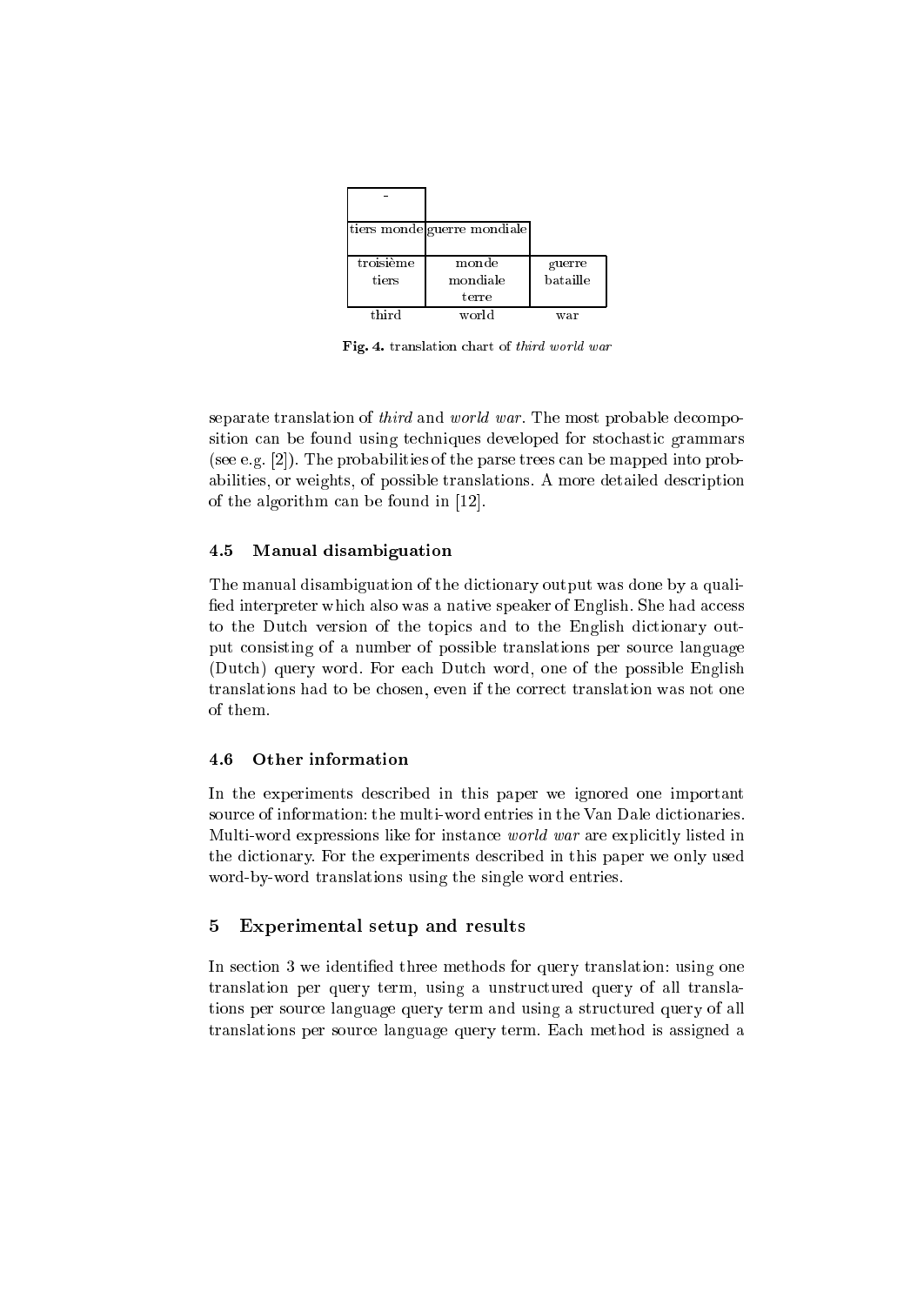number 1, 2 or 3. In section 4 five sources of information were identified that may be used by these methods: dictionary preference, pseudo frequen
ies, parallel orpora, ontext in noun phrases and human expertise. Given the five information sources we identified seven (two experiments were done both with and without normalisation) basic retrieval experiments or runs that are listed in table 1. Each experiment is labelled with a letter from <sup>a</sup> to g.

| run name | technique to weight translations / pick the best translation |
|----------|--------------------------------------------------------------|
| run?a    | no weights used / dictionary preferred translation.          |
| run?b    | weight by pseudo frequencies.                                |
| run?c    | normalise weights of possible translations (run?a)           |
| run?d    | weight by normalised pseudo frequencies                      |
| run?e    | normalised 'real' frequencies estimated from the parallel    |
|          | Agenda 21 corpus.                                            |
| run?f    | weight by using noun phrases from documents (including       |
|          | normalisation)                                               |
| run?g    | disambiguation by a human expert                             |
|          |                                                              |

Table 1. disambiguation methods

The combinations of seven information sources and three methods define a total number of 21 possible experiments. After removing combinations that are redundant or not informative 15 experiments remain.

In the remainder of this section we will report the results of 15 experiments on the TREC cross-language task test collection  $[3]$  topics 1-24 (ex
luding the topi
s that were not judged at the time of TREC-6 leaving 21 topics). The Dutch topics were used to search the English documents. Experiments were ompared by means of their non-interpolated average precision, average precision in short. Additionally, the result of each experiment will be ompared with the result of a monolingual base line run, which is the result of queries based on the English version of the TREC topics. The monolingual run performs at an average precision of 0.403. All experiments were done with the linguisti
ally motivated experimental retrieval engine developed at the University of Twente.

### 5.1 One translation runs

Table 2 list the results of the one translation runs. Normalisation of translation weights is not useful for pi
king the best translation. Therefore the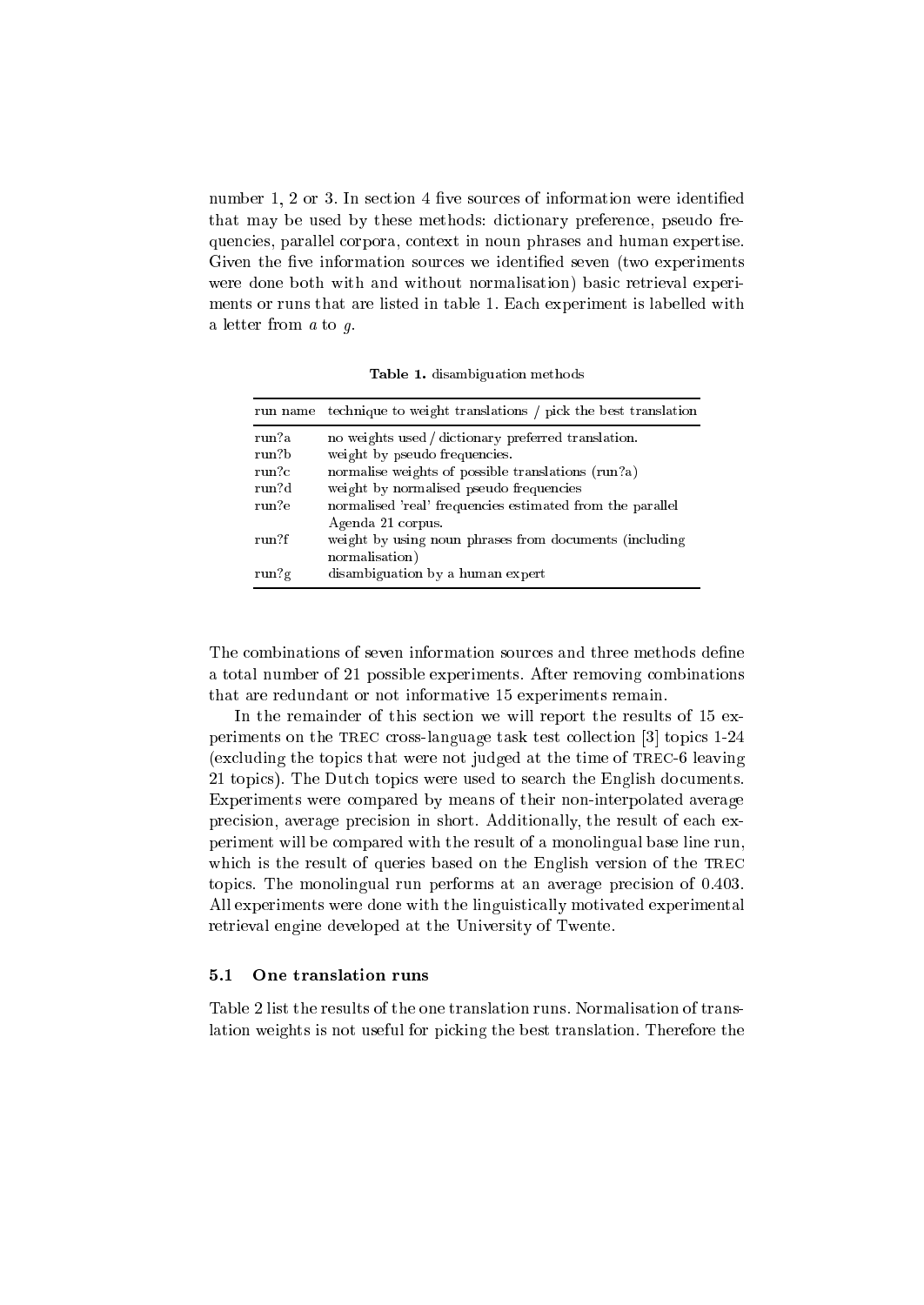table does not list  $run1c$  and  $run1d$ . (run1d would give exactly the same results as run1b.)

| run name | average<br>precision | relative to<br>baseline $(\%)$ |
|----------|----------------------|--------------------------------|
| run1a    | 0.262                | 65                             |
| run1b    | 0.231                | 57                             |
| run1e    | 0.282                | 70                             |
| run 1 f  | 0.269                | 67                             |
| runlg    | 0.315                | 78                             |

Table 2. results of 'one-translation' runs

Not surprisingly, the manual disambiguated run outperforms the automatic runs, but it still performs at 78 % of the monolingual run. Translation ambiguity and missing terminology are the two primary sour
es of cross-language retrieval error [10]. We hypothesise that the loss of performan
e is due to missing terminology and possibly errors in the translation s
ripts. The 78 % performan
e of the monolingual base line is an upper bound on what is possible using a one-translation approach on the TREC ross-language olle
tion.

The best automatic run is the run using corpus frequencies run1e. This is a surprise, because we used a relatively small corpus on the domain of the Twenty-One demonstrator which is *sustainable development*. Inspection of the topics however learns us that a lot of topics discuss international problems like air pollution, ombating AIDS, et
. whi
h fall dire
tly in the domain of sustainable development.

The dictionary preferred run run1a performs reasonable well. The run using context from noun phrases run1f performs only a little better. Pseudo frequencies run1b are less useful in identifying the correct translation.

#### $5.2$ Unstructured query runs

Table 5.2 list the results of the unstru
tured query runs using all possible translations of each original query term. We experimented with all information sour
es ex
ept for the human expert.

A first important thing to notice is that the normalisation of the term weights is a prerequisite for good performan
e if all possible translations per sour
e language query term are used in an unstru
tured query. Not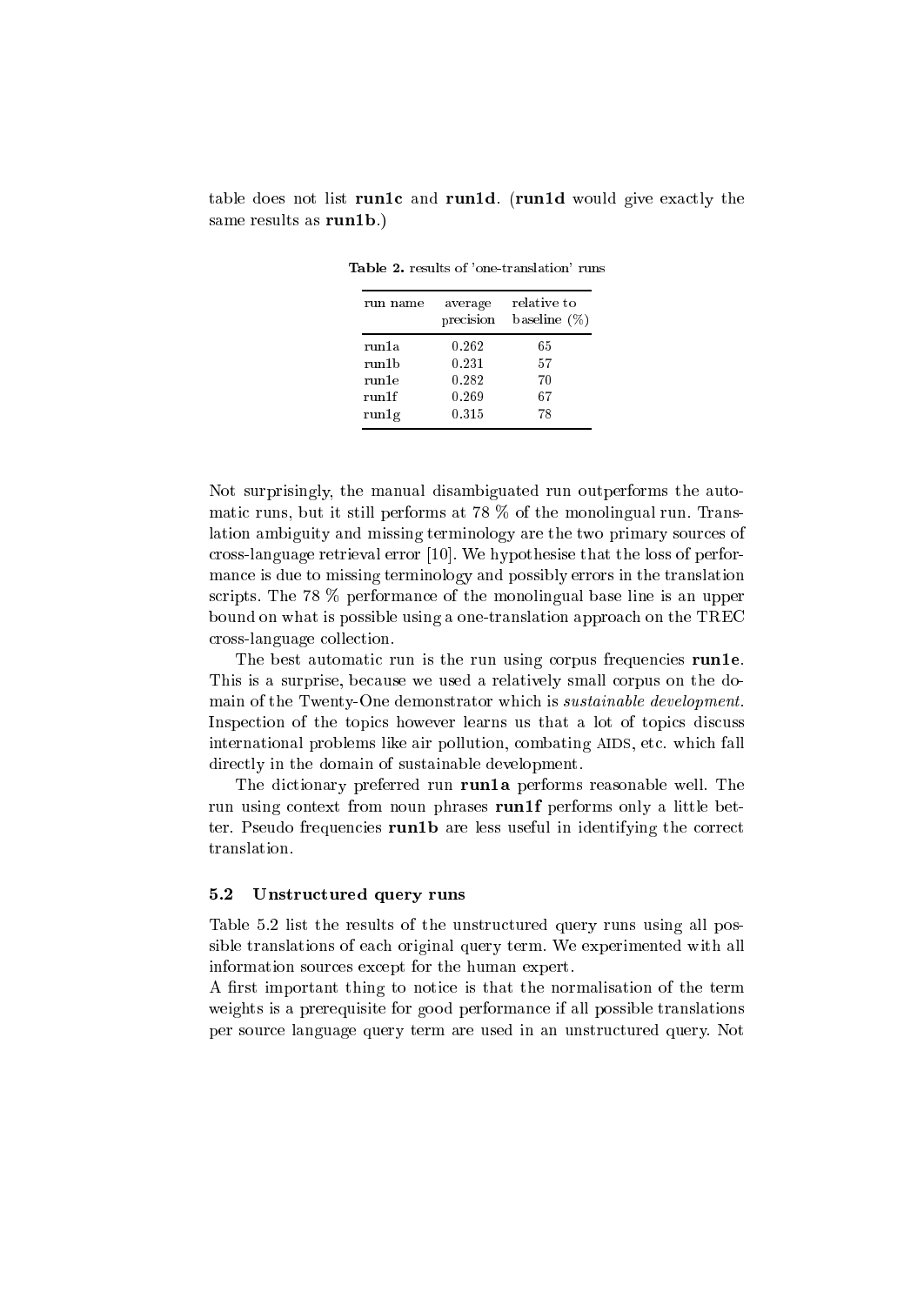| run name | average<br>precision | relative to<br>baseline $(\%)$ |
|----------|----------------------|--------------------------------|
| run2a    | 0.180                | 45                             |
| run2b    | 0.162                | 40                             |
| run2c    | 0.268                | 67                             |
| run2d    | 0.308                | 76                             |
| run2e    | 0.305                | 76                             |
| run2f    | 0.275                | 68                             |

Table 3. results of 'unstructured query' runs

using the normalisation, as done in run2a and run2b will drop performan
e to a disappointing 40 to 45 per ent of the monolingual base line.

More surprisingly, the pseudo frequency run run2d and the real frequency run run2e now perform equally well and both approach the upper bound on what is possible with the one translation approach  $(\mathbf{run1g})$ . Although the pseudo frequencies are not very useful for identifying the best translation, they seem to be as realistic as real frequencies if used for weighting the possible translations.

### 5.3 Stru
tured query runs

Table 4 lists the results of the structured query runs. Normalisation of term weights is implicit in the structured query, so run3a and run3b will give exactly the same results as run3c and run3d respectively.

| run name | average<br>precision | relative to<br>baseline $(\%)$ |
|----------|----------------------|--------------------------------|
| run3c    | 0.311                | 77                             |
| run3d    | 0.330                | 82                             |
| run3e    | 0.335                | 83                             |
| run3f    | 0.323                | 80                             |

Table 4. results of 'structured query' runs

The four runs do not differ as much in performance as their unstructured equivalents, whi
h suggests that the stru
tured queries are more robust than the unstructured queries. Again, the pseudo frequency run run2d and the real frequency run run2e perform almost equally well. Three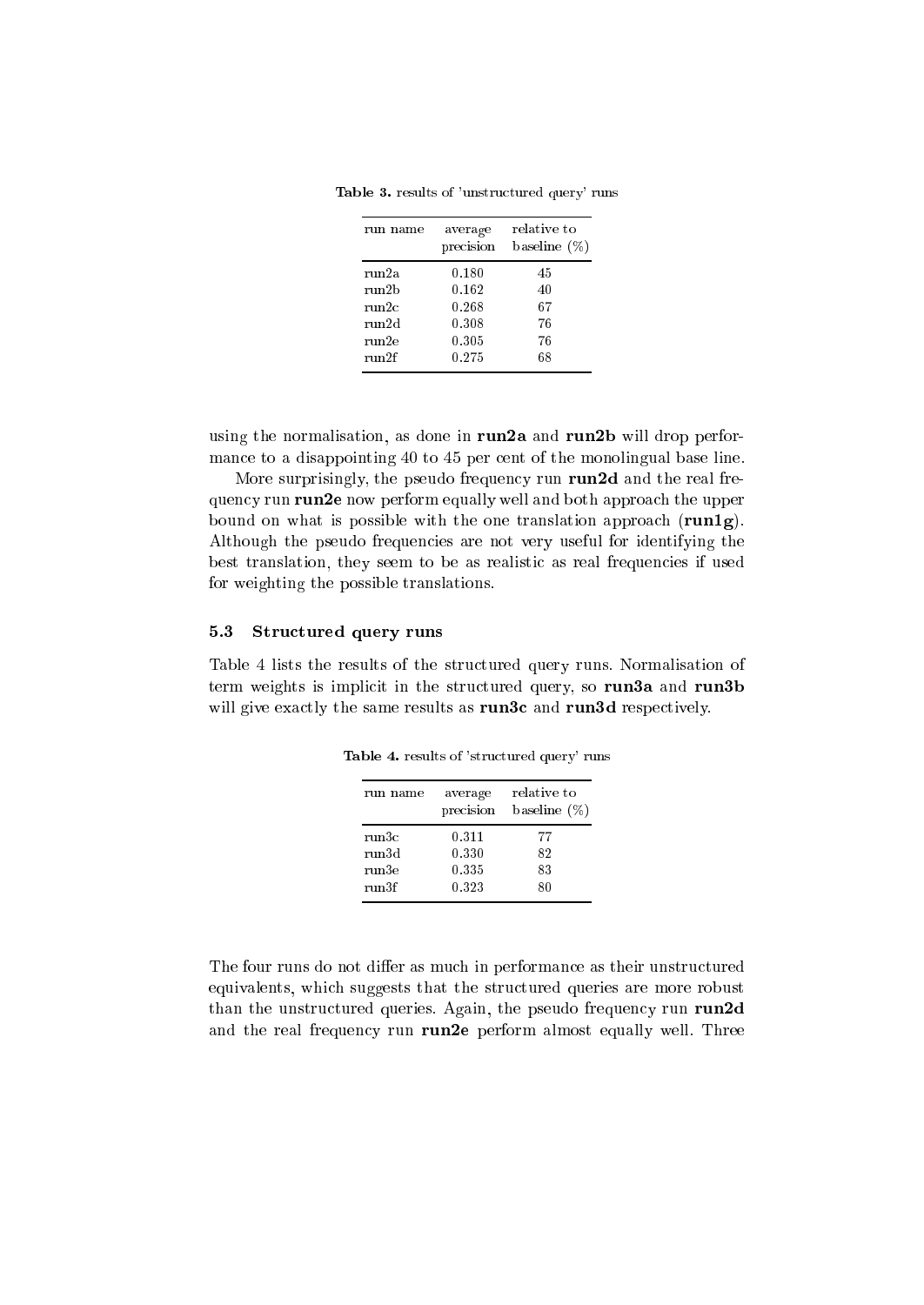out of four runs perform better than the manually disambiguated 'one translation' run run1g.

#### Conclusion 6

This paper gives an overview of methods and information resour
es that can be used for cross-language information retrieval. Evaluation of these methods on the TREC cross-language collection indicates that using all possible translations for sear
hing leads to better retrieval performan
e in terms of average precision than using just one (the best) translation.

In several early publications on cross-language retrieval  $[10, 11, 16]$ it was hypothesised that the document translation approach to crosslanguage retrieval leads to better retrieval performance than the query translation approach because there is more context available in documents for lexi
al disambiguation. Of ourse, lexi
al disambiguation is easier if there is more ontext available, but we laim that lexi
al disambiguation is not essential for good retrieval performance. In fact, table 4 shows that the best performing runs simply use all possible translations. The results of the manually disambiguated run suggest that not much can be gained by putting a lot of effort in explicit disambiguation of possible translations. If sophisti
ated sear
h algorithms are used, disambiguation is done impli
itly during sear
hing. This suggests that the hypothesis that document translation leads to better retrieval performance than query translation might not be true after all: further resear
h is needed on this topi
.

The appendix of this paper des
ribes some important steps in the development of new probabilistic retrieval models. It introduces a new method to rank documents using boolean structured queries and it introduces a new way to include statistical translation directly into statistical retrieval. In the ross-language retrieval experiments reported on here, boolean structured queries outperform the unstructured queries. In future publi
ations we hope to show that this method, although it needs the Boolean queries to be in onjun
tive normal form, is also useful in a monolingual setting with Boolean queries that are formulated directly by the user.

### A
knowledgements

The work reported in this paper is funded in part by the Dutch Telematics Institute project DRUID. The reported TREC evaluations were funded in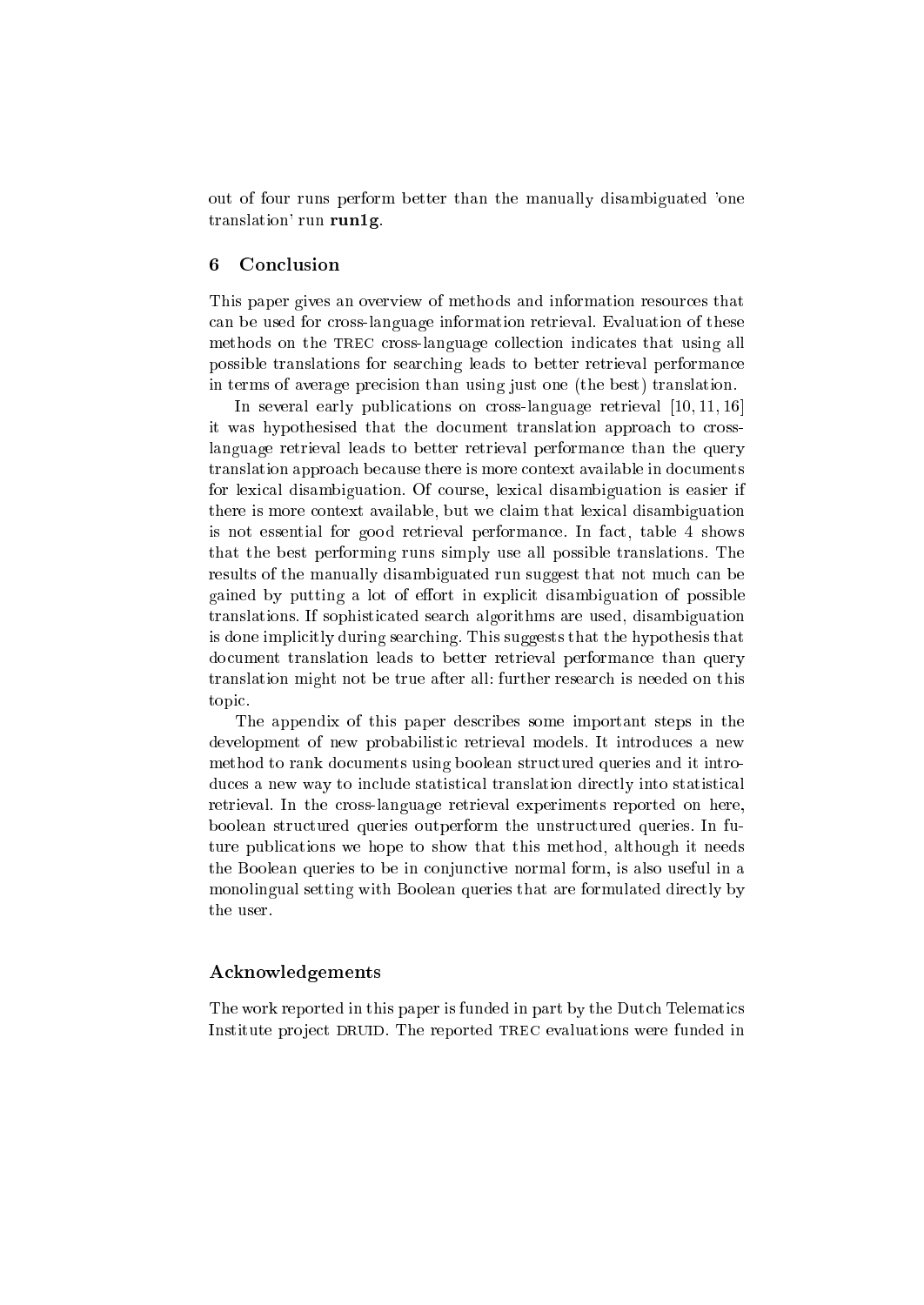part by the EU projects Twenty-One (IE 2108) and Pop-Eye (LE 4234). The term weighting approaches and experiments presented in this paper were developed in co-operation with Wessel Kraaij from TNO-TPD Delft as a preparation for the official TREC experiments. He deserves the credits for the idea to add the manually disambiguated run to our experiments and for pointing out the reference to Harman's grouping method [4]. We are most grateful to Wessel for his advi
e and assistan
e. Furthermore, we like to thank Lynn Pa
kwood for the manual disambiguation of the Van Dale dictionary output and Thijs Westerveld for implementing the interfa
e on the orpus di
tionary.

### Appendix: probabilistic weighting algorithms

The weighting algorithms for stru
tured and unstru
tured queries are based on the linguisti
ally motivated probabilisti model of information retrieval  $[5, 7, 8]$ . This appendix gives an overview of the model and of its application to cross-language information retrieval.

### A.1 An informal des
ription of the underlying ideas

The linguisti
ally motivated probabilisti model is based on advan
es made in the field of statistical natural language processing and uses probability theory in quite a different way than the classical probabilistic approa
hes to information retrieval, like e.g. the well-known Robertson / Sparck-Jones probabilistic model [18]. It uses a metaphor that is very similar to 'urn models' that are often used in introductory statistics courses [14]. Instead of drawing balls at random with replacement from an urn, we will consider the process of drawing words at random with replacement from a document. Suppose someone selects one document in the document collection; draws at random, one at a time, with replacement ten words from this document and hands those ten words (the query terms) over to the system. The system now can make an educated guess as from which document the words came from, by calculating for each document the probability that the ten words were sampled from it and by ranking the documents accordingly. The intuition behind it is that users have a reasonable idea of which terms are likely to occur in documents of interest and will choose query terms accordingly [17].

The model can be extended to Boolean queries by treating the sampling process as an AND-query and allowing that each draw is specified by a disjunction of more than one term. For example, the probability of first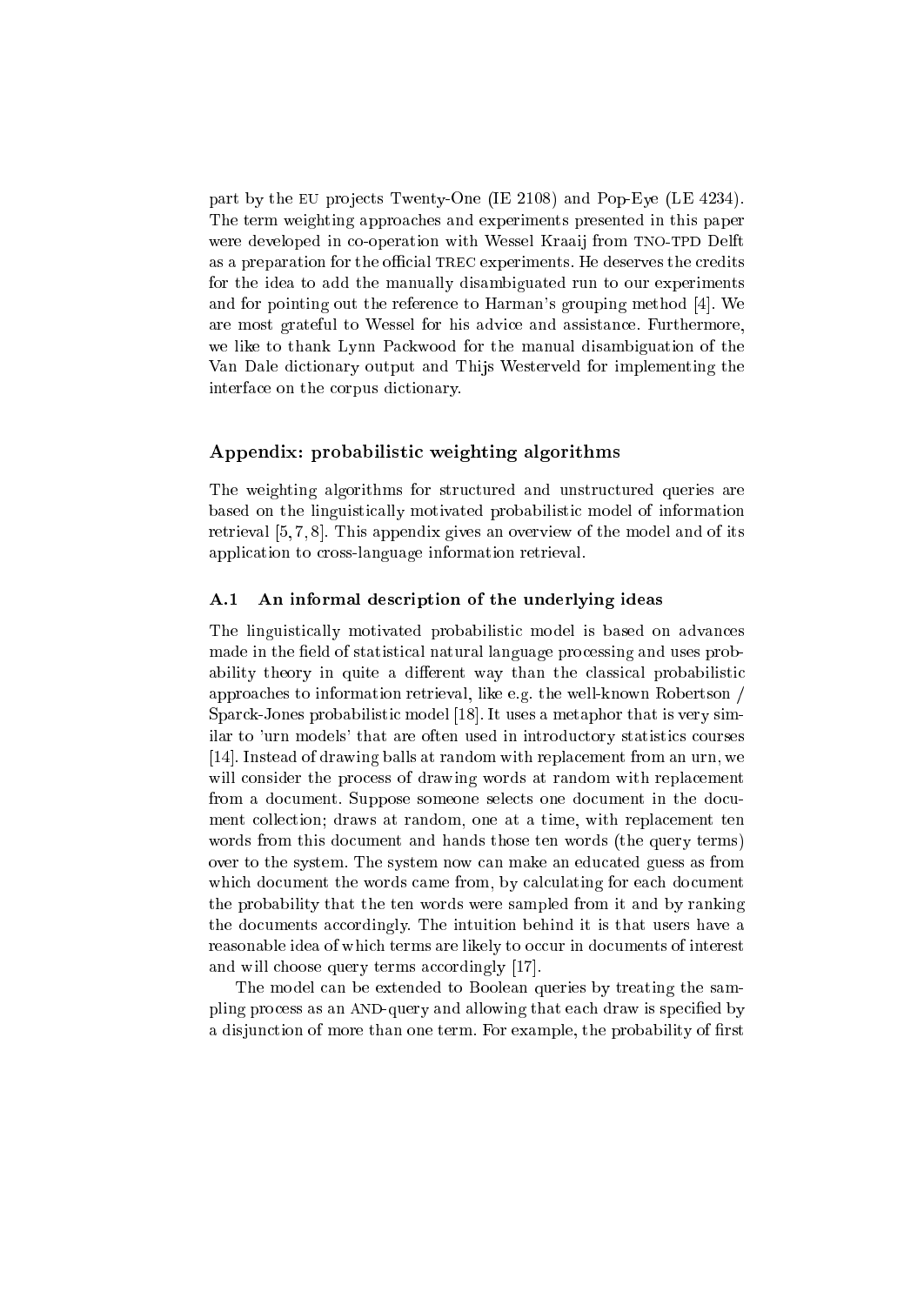drawing the term *information* and then drawing either the term *retrieval* or the term *filtering* from a document can be calculated by the model introdu
ed in this paper without any additional modeling assumptions.

Furthermore it can be extended with additional statistical processes to model differences between the vocabulary of the query and the voabulary of the do
uments. Statisti
al translation an be added to the pro
ess of sampling terms from a do
ument by assuming that the translation of a term does not depend on the document it was sampled from. Cross-language retrieval using e.g. Dut
h queries on an English do
ument collection uses the sampling metaphor as follows: first an English word is sampled from the document, and then this word is translated to Dutch with some probability that can be estimated from a parallel corpus.

#### $A.2$ Definition of the corresponding probability measures

Based on the ideas mentioned above, probability measures can be defined to rank the documents given a query. The probability that an unstructured query  $T_1, T_2, \cdots, T_n$  of length n is sampled from a document with document identifier  $D$  is defined by equation 1.

$$
P(T_1, T_2, \cdots, T_n | D) = \prod_{i=1}^n (\alpha_1 P(T_i) + \alpha_2 P(T_i | D))
$$
 (1)

The probability measure is defined by a linear combination of global information  $P(T)$  on the terms and local information  $P(T|D)$  on the terms. The global information is added because some query terms do not occur even on
e in the do
ument of interest. It is assumed that these terms are randomly selected from any of the documents in the entire collection. In section A.4 it is shown that this probability measure can be rewritten to a term weighting algorithm. A somewhat similar probability function  $\mathcal{L}$ tion was used by Miller, Leek and Schwartz [13]. They showed that it can be interpreted as a two-state hidden Markov model in whi
h 1 and 2 define the state transition probabilities and  $P(T)$  and  $P(T|D)$  define the emission probabilities.

The extension for Boolean queries as mentioned above is straightforward. For each draw, different terms are mutually exclusive. That is, if one term is drawn from a do
ument, the probability of drawing e.g. both the term *information* and the term *retrieval* is 0. Following the axioms of probability theory (see e.g. Mood  $[14]$ ) the probability of a disjunction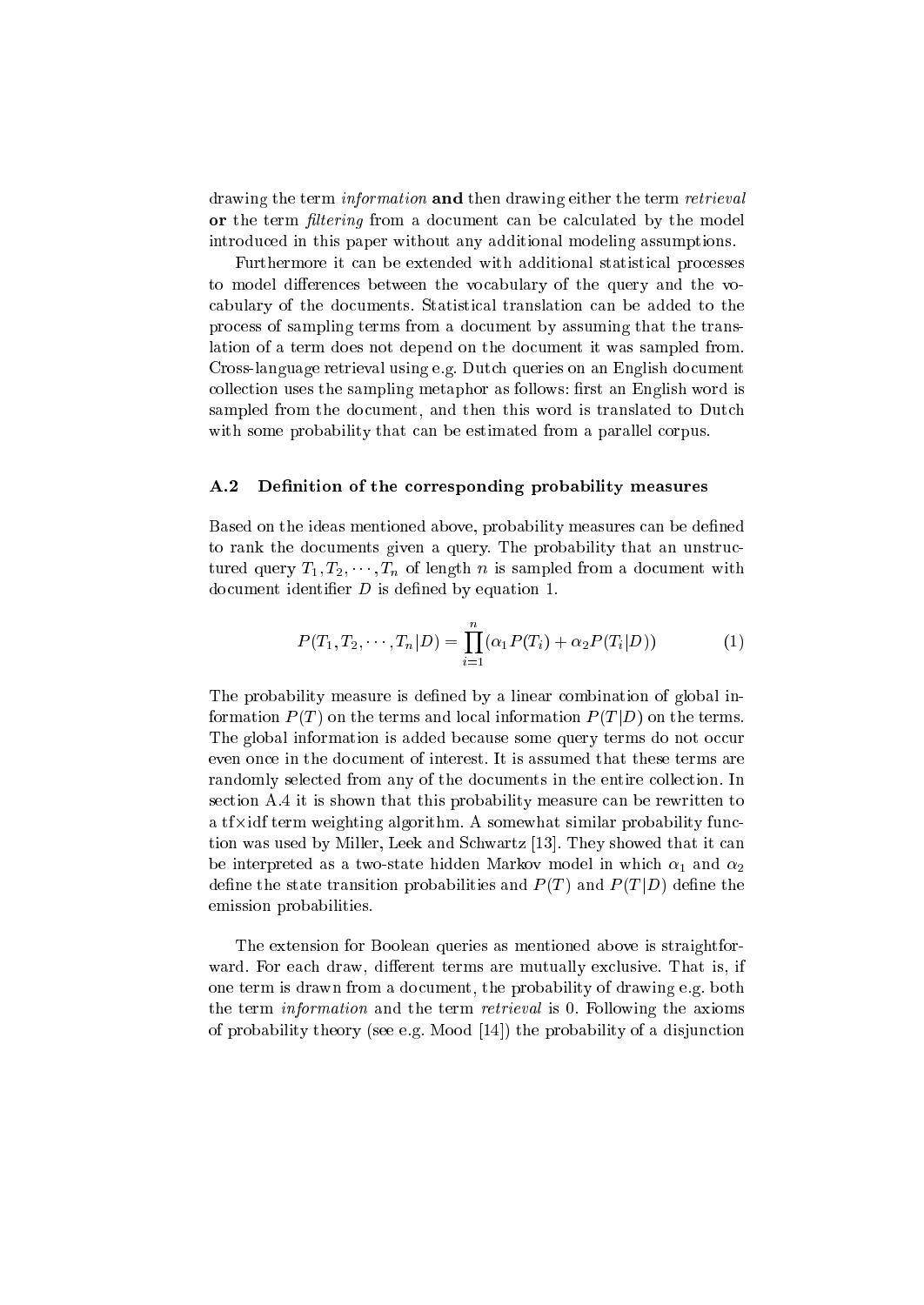of terms in one draw is the sum of the probabilities of drawing the single terms. Disjunction of m possible translations  $T_{ij}$   $(1 \leq j \leq m)$  of the source language query term on position  $i$  is defined as follows.

$$
P(T_{i1} \cup T_{i2} \cup \cdots \cup T_{im}|D) = \sum_{j=1}^{m} (\alpha_1 P(T_{ij}) + \alpha_2 P(T_{ij}|D))
$$
 (2)

Following this line of reasoning, AND queries are interpreted similar as unstructured queries defined by equation 1. Or, to put it differently, unstructured queries are implicitly assumed to be AND queries.

Statisti
al translation is added to these probability measures by assuming that the translation of a term does not depend on the document it was drawn from. If  $N_1, N_2, \cdots, N_n$  is a Dutch query of length  $n$  and a Dutch term on position *i* has  $m_i$  possible English translations  $T_{ij}$   $(1 \leq j \leq m_i)$ , then the ranking as structured queries would be done according to equation 3

$$
P(N_1, N_2, \cdots, N_n | D) = \prod_{i=1}^n \sum_{j=1}^{m_i} P(N_i | T_{ij}) (\alpha_1 P(T_{ij}) + \alpha_2 P(T_{ij} | D)) \quad (3)
$$

The translation probabilities  $P(N_i|T_{ij})$  can be estimated from parallel orpora, or alternatively by any of the methods des
ribed in se
tion 4. Equation 3 is the basis of the structured query runs run3c-f described in section 5.3. The experiments only differ in the way the translation probabilities are estimated, i.e. the disambiguation method that was used.

For the unstructured query runs run2a-f statistical translation was added by making the number of times a query term occurs in equation 1 proportional to the translation probabilities. For run2a and run2b translation frequen
ies instead of translation probabilities were used. The translation frequen
ies or probabilities an be multiplied with the query weights of table  $5$  (see section A.4). Again, the experiments only differ in the way the translation probabilities were estimated.

### A.3 Parameter estimation

In information retrieval it is good practice to use the term frequency and document frequency as the main components of term weighting algorithms. Our probabilisti model does not make an ex
eption. The term frequency  $tf(t, d)$  is defined by the number of times the term t occurs in the document d. The document frequency  $df(t)$  is defined by the number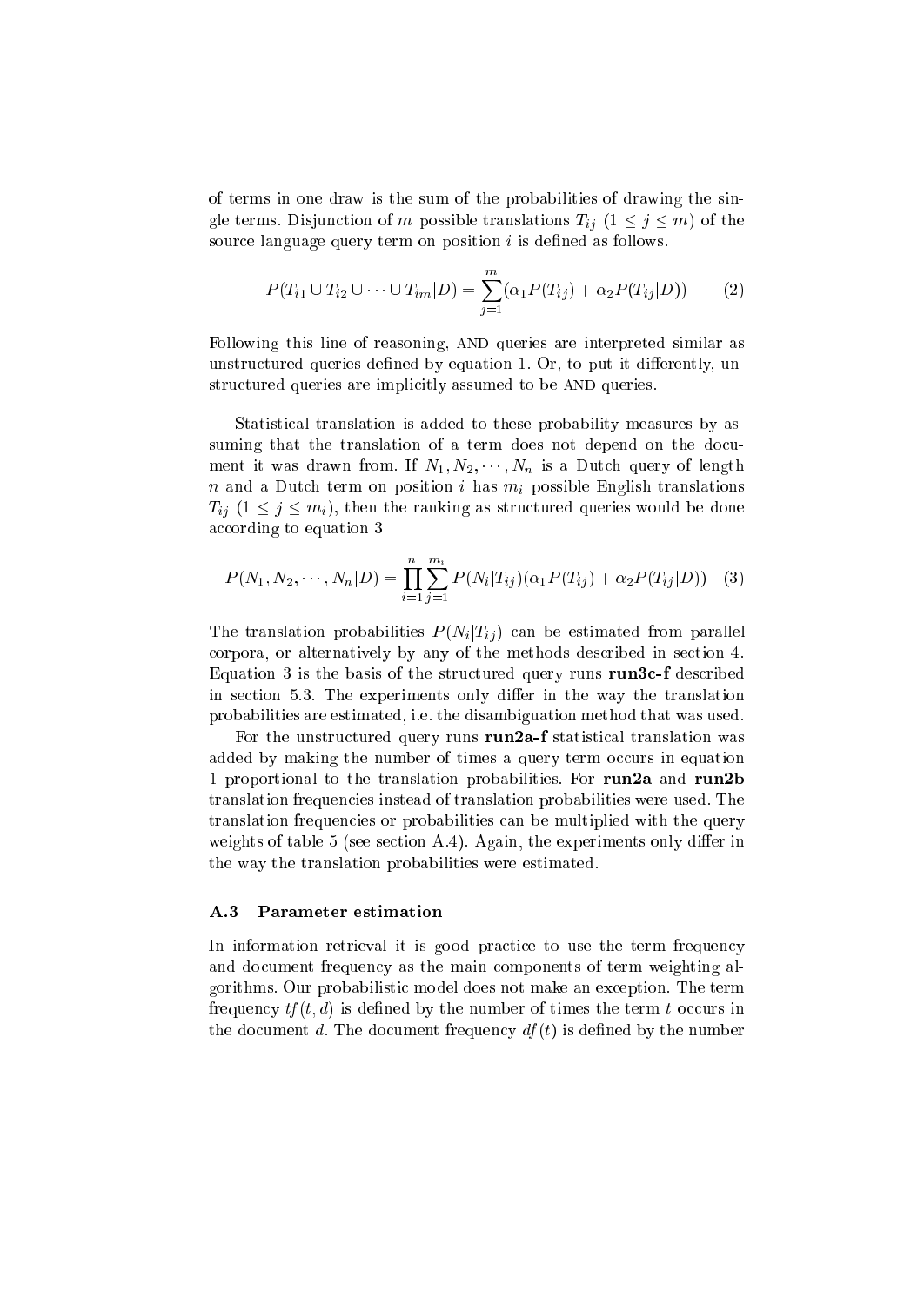of documents in which the term t occurs. Estimation of  $P(T)$  and  $P(T|D)$ in equation 1, 2 and 3 was done as follows:

$$
P(T_i = t_i) = \frac{df(t_i)}{\sum_t df(t)}
$$
\n<sup>(4)</sup>

$$
P(T_i = t_i | D = d) = \frac{tf(t_i, d)}{\sum_t tf(t, d)}
$$
\n
$$
(5)
$$

The value of the unknown parameter  $2$  was determined by previous ex- $\mu$  previous experiments on three different collections including the TREC cross-language olle tion for the experiment despite the experiments described in the compact property we use the experiment o 0:15 . The value of 1 is determined by the fact that 1 is de

### A.4 Rewriting to presen
e weighting algorithm

Similar to the probabilistic model of Robertson and Sparck-Jones [18] probability measures for ranking do
uments an be rewritten into a format that is easy to implement. A presen
e weighting s
heme (as opposed to a presen
e/absen
e weighting s
heme) assigns a zero weight to terms that are not present in a do
ument. Presen
e weighting s
hemes an be implemented using the ve
tor produ
t formula. This se
tion presents the resulting algorithms. Rewriting equation 1 results in the formula displayed in table 5. It an be interpreted as a tf-idf weighting algorithm with do
 ument length normalisation as defined by Salton and Buckley [19].

vector product formula: similarity(Q, D) = 
$$
\sum_{k=1}^{l} w_{qk} \cdot w_{dk}
$$
  
\nquery term weight:  $w_{qk} = tf(k, q)$   
\ndocument term weight:  $w_{dk} = \log(1 + \frac{tf(k, d)}{df(k) \sum_t tf(t, d)} \cdot \frac{\alpha_2 \sum_t df(t)}{\alpha_1})$ 

Fig. 5. tf-idf term weighting algorithm

If a structured query is used, the disjunction of possible translations as defined by equation 2 should be calculated first. As addition is associative, we do not have to calculate each probability separately before adding them. Instead, respectively the document frequencies and the term frequencies of the disjuncts can be added beforehand. The added frequencies can be used to replace  $df(k)$  and  $tf(k, d)$  in the weighting formula of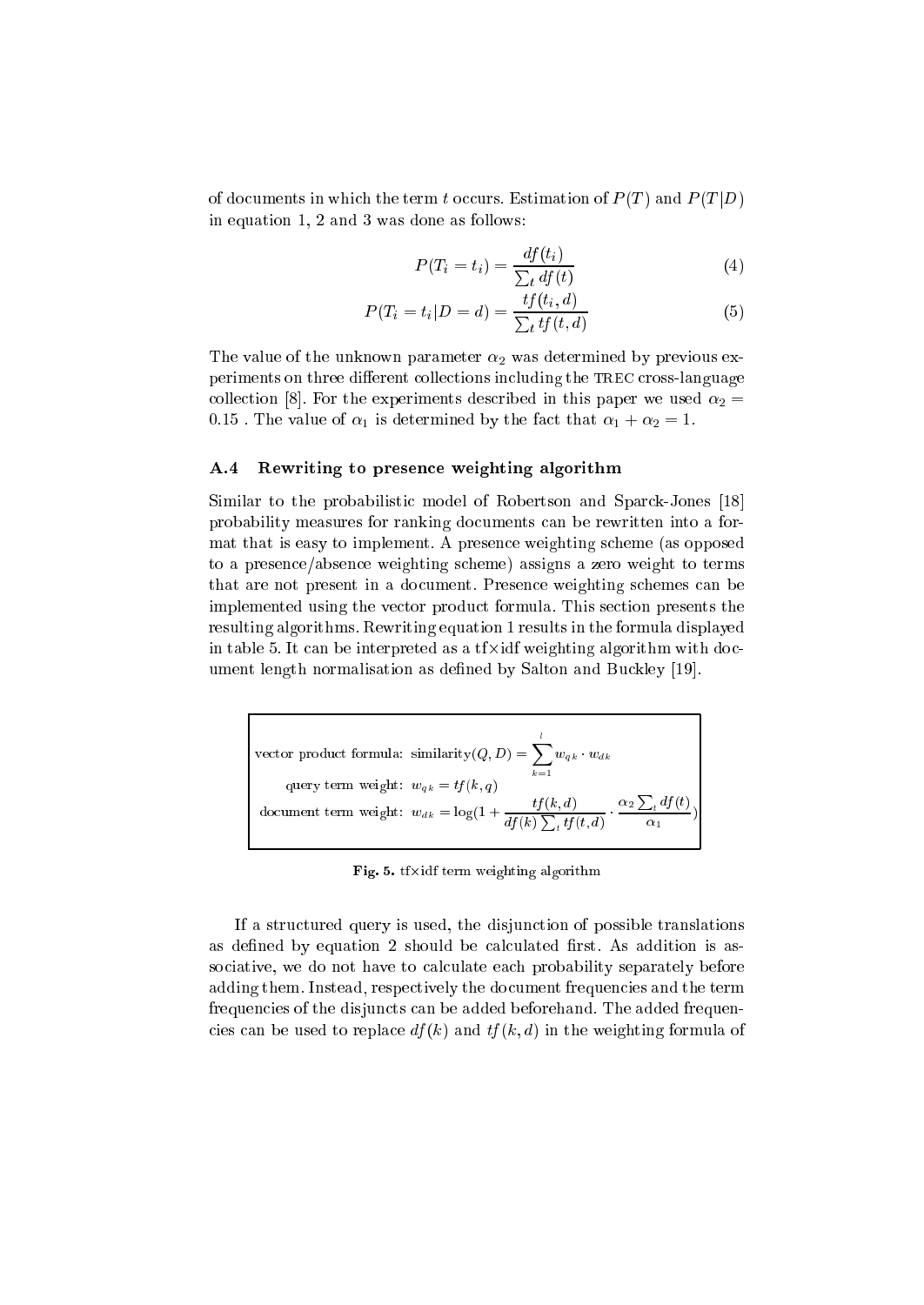table 5. The resulting ranking algorithm for Boolean queries was introduced earlier by Harman [4] for on-line stemming. Harman did not present her algorithm as an extension of Boolean searching, but instead called it 'grouping'. A somewhat similar approach for cross-language information retrieval was adopted by Ballesteros and Croft [1] by using a 'synonym operator' on term translations with more than one target term equivalent. The operator treats occurrences of all words within it as occurrences of a single pseudo term whose document frequency is the sum of  $df$ 's for each word in the operator.

If translation probabilities are available, the adding of respectively the document frequencies and the term frequencies of the disjuncts should be done as a weighted sum with the translation probabilities as weights.

### Referen
es

- 1. L. Ballesteros and W.B. Croft. Resolving ambiguity for ross-language retrieval. In W.B. Croft, A. Moffat, C.J. van Rijsbergen, R. Wilkinson, and J. Zobel, editors, Proceedings of the 21st ACM SIGIR Conference on Research and Development in Information Retrieval (SIGIR'98), pages  $64-71$ , 1998.
- 2. R. Bod. Enri
hing Linguisti
s with Statisti
s: Performan
e Models for Natural Language. A
ademis
he Pers, 1995.
- 3. M. Bras
hler, J. Krause, C. Peters and P. S
hauble. Cross-language information retrieval (clir) track overview. In Procedings of the seventh Text Retrieval Conference  $(TREC 7)$ , 1999.
- 4. D. Harman. How effective is suffixing? Journal of the American Society for Information Science, 42(1):7-15, 1991.
- 5. D. Hiemstra. A linguisti
ally motivated probabilisti model of information retrieval. In C. Nicolaou and C. Stephanidis, editors, Proceedings of the Second European Conference on Research and Advanced Technology for Digital Libraries  $(ECDL-2)$ , pages 569-584, 1998.
- 6. D. Hiemstra. Multilingual domain modeling in Twenty-One: automatic creation of a bi-dire
tional translation lexi
on from a parallel orpus. In P.A. Coppen, H. van Halteren, and L. Teunissen, editors, Proceedings of eightth CLIN meeting, pages 41{58, 1998.
- 7. D. Hiemstra. A probabilistic justification for using tf.idf term weighting in information retrieval. International Journal on Digital Libraries, to appear.
- 8. D. Hiemstra and W. Kraaij. Twenty-One at TREC-7: Ad-hoc and cross-language track. In Proceedings of the seventh Text Retrieval Conference (TREC-7). NIST Spe
ial Publi
ations, 1999.
- 9. D.A. Hull. Using stru
tured queries for disambiguation in ross-language information retrieval. In AAAI Symposium on Cross-Language Text and Spee
h Retrieval. American Association for Artificial Intelligence, 1997.
- 10. D.A. Hull and G. Grefenstette. A dictionary-based approach to multilingual information retrieval. In Proceedings of the 19th ACM SIGIR Conference on Research and Development in Information Retrieval (SIGIR'96), 1996.